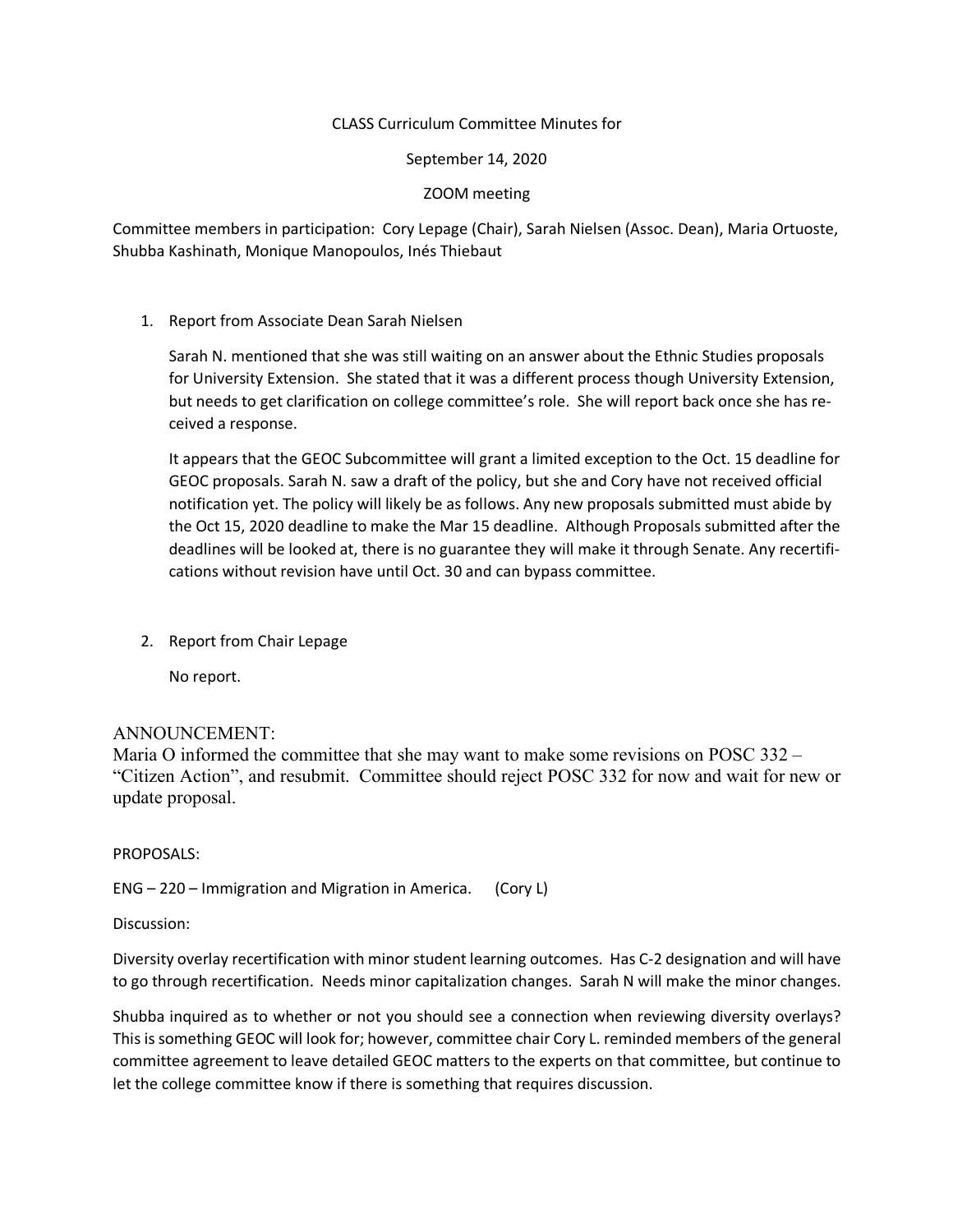Motion to Approve after capitalization changes by S. Nielsen: C. Lepage

Second: S. Kashinath

Approved unanimously

ENG - 319 – Moby -Dick and Literatures of the Ocean (Inés T)

Discussion:

This is a new class upper division recertification and it fulfills English major degree class. Inés T read through proposal and nothing stood out, except that PLO's need minor changes in capitalization; otherwise this is a well thought out proposal.

Inés T made motion to approve

Second: S. Kashinath

Approved unanimously

ENG – 321 - American Indian Literature (Shubba K)

Discussion:

This is a diversity overlay approval. Shubba explained that course exposes students to literature they may not be accustomed to. Curious on how the course learning outcomes relate to the diversity outcomes. Concerned about possible conflicts with Ethnic Studies courses, but notes ES was consulted. Would like to continue to move proposal on after minor grammatical corrections.

Motion to approve: S .Kashinath

Second: C. Lepage

Approved unanimously

ENG - 328 – Latina/O/Literature (Monique M)

Discussion:

This is a diversity overlay. Good proposal, but questioned how the two terms Latino/Latinx were used throughout proposal. Prefers the term Latinx used. Propose course title change to Latinx. Sarah agreed to contact the proposal initator about the committee's proposed title change and will see if the committee can make the edits upon her approval.

Motion to approve (with minor changes to capitalization and possible title change): Cory L

Second: M. Ortuoste

Approved unanimously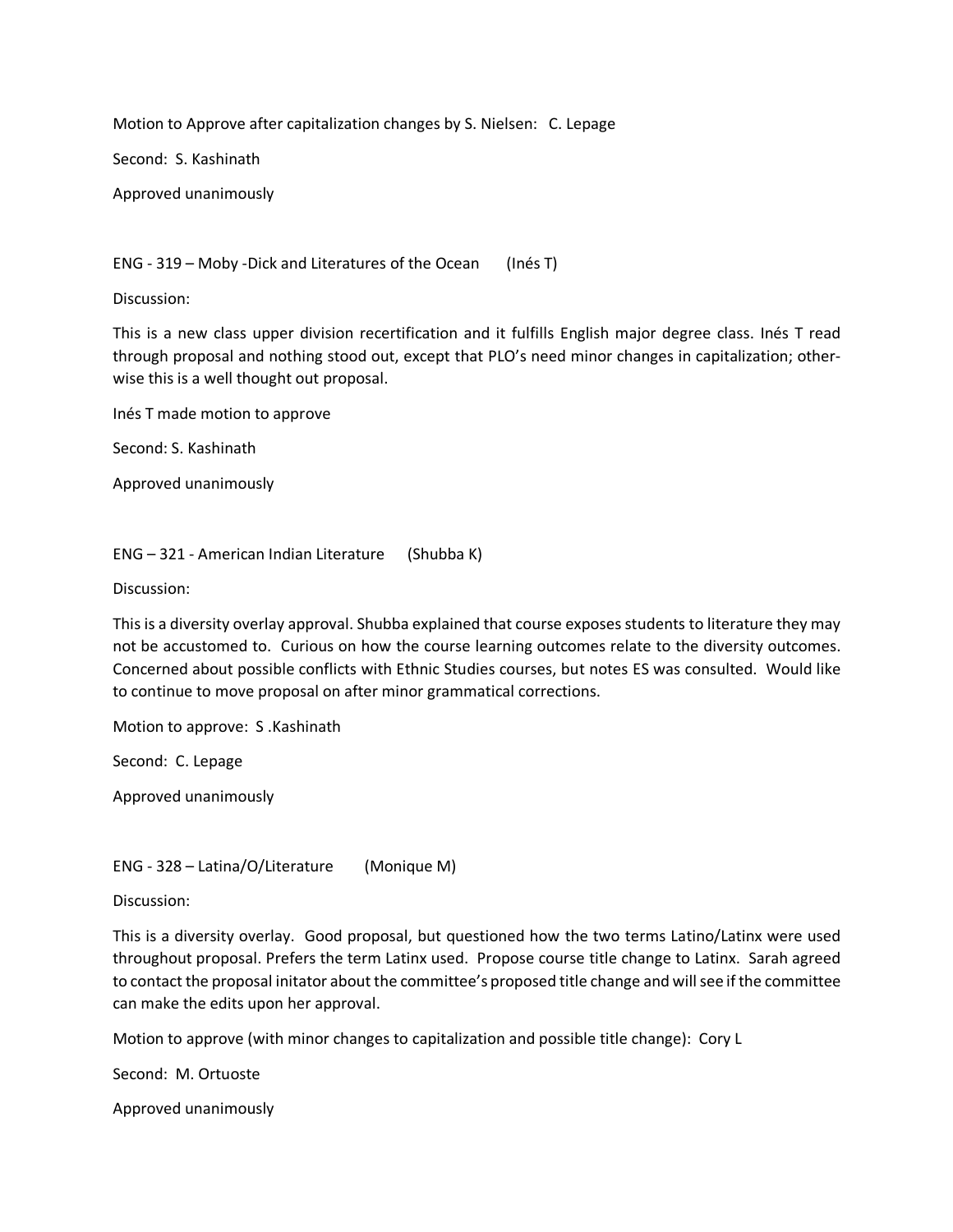## POSC - 315 – Urban Politics (Monique M)

Discussion: This is a holdover from 2019. Suggest a change in name. Doesn't like proposed name and would like to rethink it. Feels the title "Problems by the Bay" prejudges, instead suggest something like "Issues by the Bay". Maria will follow up with proposal originator about the title change.

Cory wants to recommend changing names with negative connotations. He mentioned past Chair, Dawna Komowarsky's, comments from 2019 on this subject so assumes name change may be ok.

Motion to approve (with minor changes and possible title change): Cory L

Second: M. Manopoulos

Approved unanimously

POSC – 333 – Practical Politics (Sarah N.)

Discussion:

This is a title and description change. New title is more catchy - good, fun title. Although still want to be cognizant of others feelings, but thinks this title/description will be ok.

Motion to approve: I. Thiebaut

Second: C. Lepage

Approved unanimously

POSC - 335 – Women and Politics (C. Lepage)

Discussion:

This is a name change and a holdover from last year. Justification given for the name change. Sarah noticed a shortened title in revised version looks to be the short title from the old course name. Maria will look into this.

Monique noted "Me Too" discussion and questioned if this course would stop, ie., is it set in time? Will the name need to be changed at some point. Cory agreed title may need to be revised later.

Maria agreed to check into this before moving forward.

Motion to approve (once consultation is completed with proposal initiator and any edits made to short title): C. Lepage

Second: S. Kashinath